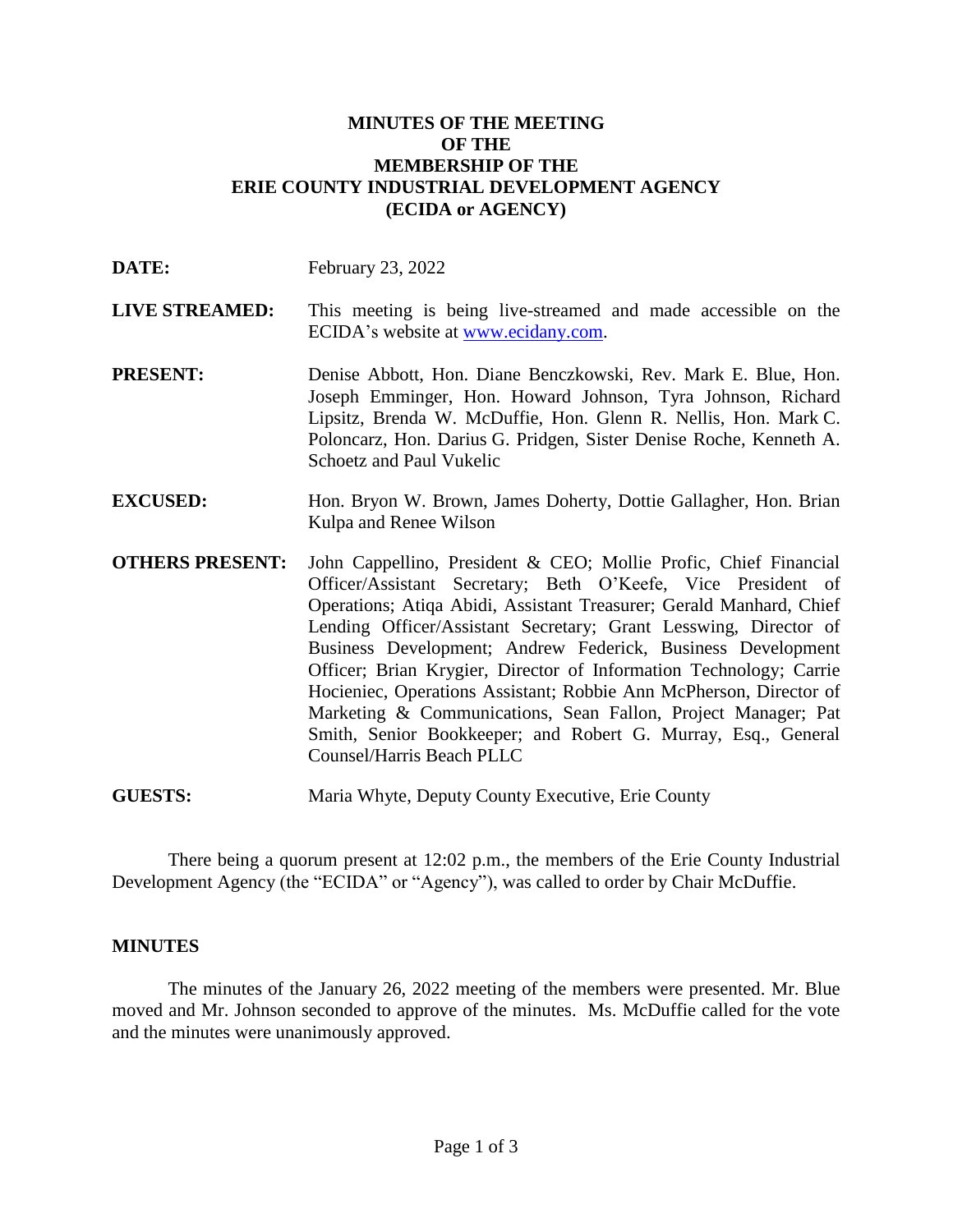### **APPROVAL OF UTEP POLICY**

Mr. Cappellino provided a PowerPoint explanation and presented a memorandum describing the history of the existing Countywide IDA Uniform Tax Exemption Policy (UTEP) as currently adhered to by the Agency, the Hamburg IDA, the Clarence IDA, the Lancaster IDA, and the Amherst IDA, the rationale for necessary changes to be made, described the consideration of and process for soliciting input from all of the Erie County IDAs to amend same, reviewed the proposed amended and restated Countywide IDA UTEP, and confirmed that a county wide zoom meeting reviewing the amended and restated Countywide IDA UTEP was presented to and held with all taxing jurisdictions within Erie County.

At this point in time, Mr. Nellis joined the meeting.

Mr. Poloncarz thanked ECIDA staff for their efforts. Mr. Poloncarz moved and Mr. Lipsitz seconded to approve the Amended and Restated Countywide IDA UTEP. Ms. McDuffie then called for the vote and the following resolution was unanimously approved:

RESOLUTION OF THE ERIE COUNTY INDUSTRIAL DEVELOPMENT AGENCY APPROVING AND ADOPTING AN AMENDED AND RESTATED COUNTYWIDE INDUSTRIAL DEVELOPMENT AGENCY UNIFORM TAX EXEMPTION POLICY

## **REPORTS/ACTION ITEMS/INFORMATION ITEMS**

Financial Report. Ms. Profic provided a brief update regarding the 2021 year-end audit process. Our independent auditors, Freed Maxick, have been performing fully remote audits over the last few weeks. At this point we are awaiting the drafts of the financial statements. There haven't been any audit adjustments or other internal control issues brought to our attention during the audit. The financial statements and related reports will be reviewed in detail during the Finance & Audit Committee meeting on March 16, 2022. As a reminder, all board members are welcome to attend the Committee meeting. The final reports will be presented to the Board for approval at the March 23, 2022 meeting, for submission to the ABO prior to the March 31 deadline.

To give an update on how the IDA ended the 2021 financial year, the IDA recognized operating revenues of \$3.3M, including \$2.4M of Administrative Fees. This was 133% of our total Administrative Fee budget of \$1.8M. The year 2021 was the first year since 2017 that the IDA exceeded its Administrative Fee budget, and the highest Administrative Fee revenue since 2015 (\$3.75M including 4 bonds that year). ECIDA had net income from operations of approximately \$90,000 before "Strategic Investments and Initiatives". Included in that net income are expenditures of \$559,000 of PPE grant monies that were distributed in 2021 under the IDA's special program that sunset in June. \$5.3M of Federal CARES Act funding was passed through to the RDC for the CARES Act Revolving Loan Fund program. Strategic Investments of UDAG monies totaled \$183,000. Overall there was a net loss of approximately \$200,000 in 2021, which takes into account depreciation (\$116,000), PPE grants (\$559,000) and Strategic Initiatives (\$183,000). Additional information will be provided and reviewed when the 2021 audited financial statements are presented to the Board on March 23, 2022.